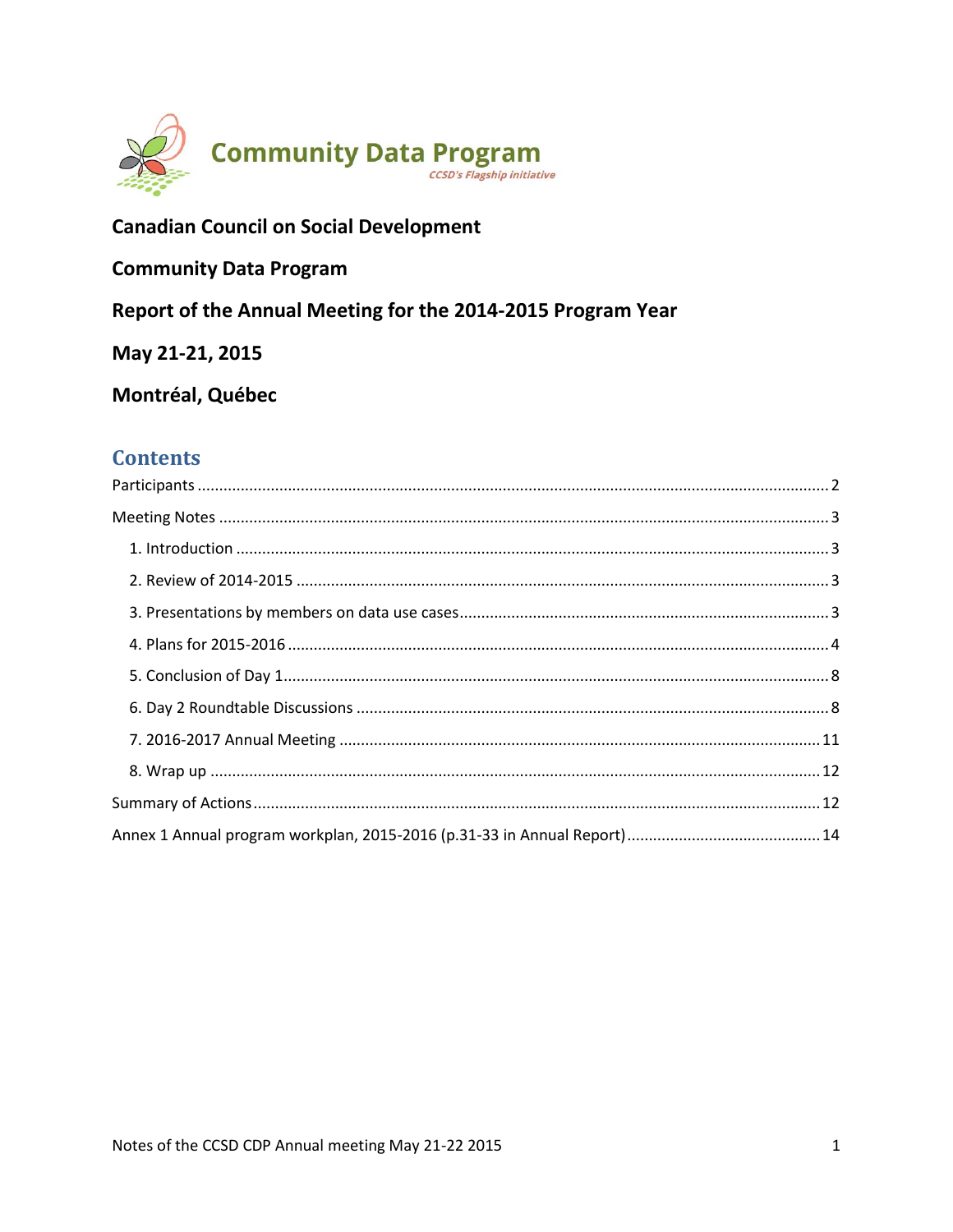# <span id="page-1-0"></span>**Participants**

Bow Valley: Alison Gerrits Calgary: Paula Yung Durham: Sonya Hardman Erie-St.Clair: Ramsey D'Souza, Sandra Smith Halton: Anthony Campese Hamilton: Louisa Wong Kingston: Cheryl Hitchen London: Momodou Jeng Montréal: Jean Isseri, Gheorghe Toporan, Isabelle Lépine, Nancy Truchon, Valerie Plante, Eve-Lyne Couturier Parry Sound-Nipissing: David Plumstead Peel: Andrea Dort Sudbury: Joseph Leblanc Sudbury: Marc Lefebvre Toronto: Heath Priston Vancouver: Lorraine Copas Waterloo: Margaret Parkin, Arran Rowles Wellington-Dufferin-Guelph: Auburn Larose York: Nathalie Hui, Maria Leonis CCSD: Katherine Scott CCSD/CDP: Michel Frojmovic, Brendan Rahman, Michael Ditor

**Regrets:** Wood Buffalo, Red Deer, Regina, Winnipeg, Oxford, Niagara, Simcoe, Peterborough, Ottawa, Saint John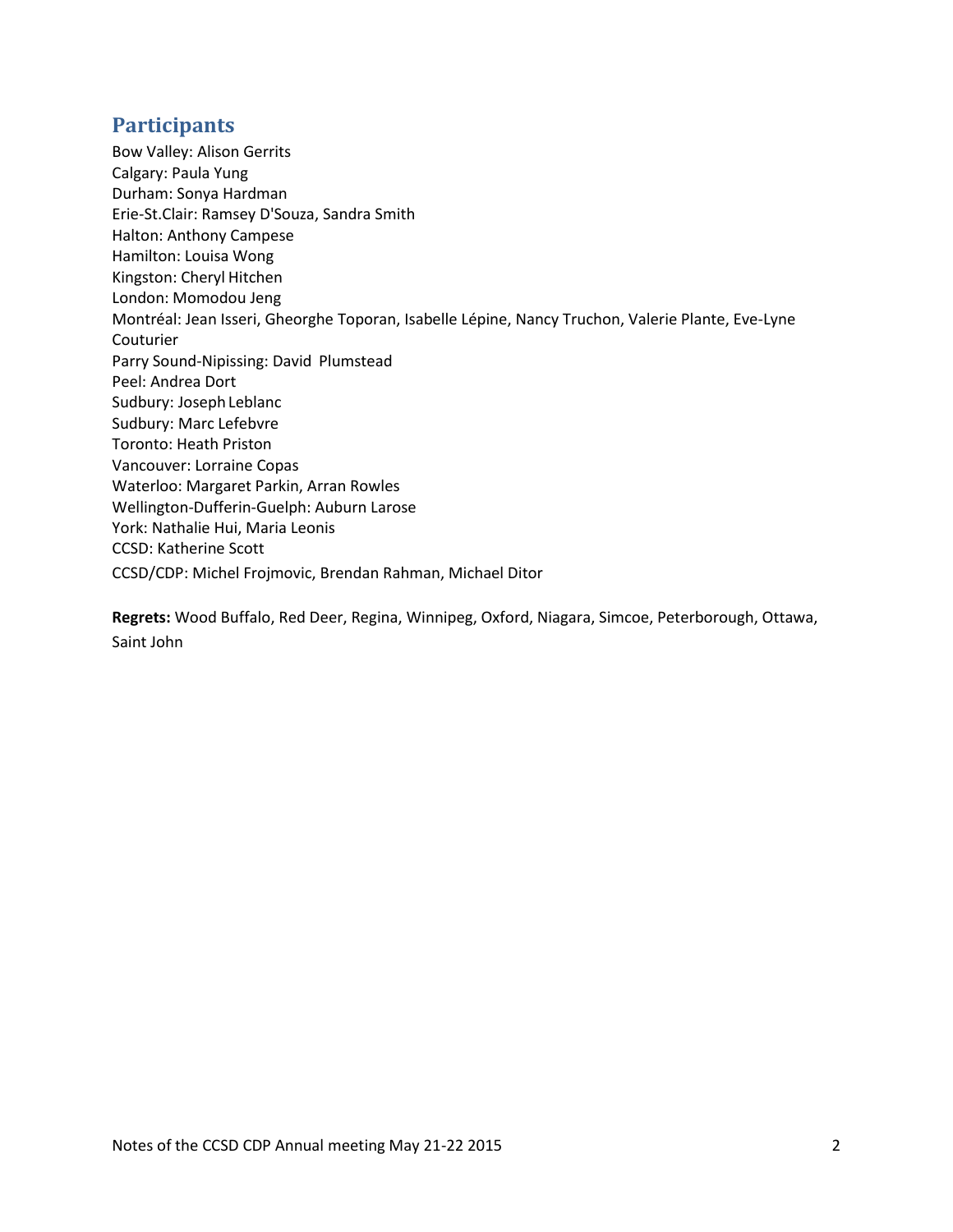# <span id="page-2-0"></span>**Meeting Notes**

# <span id="page-2-1"></span>**1. Introduction**

## **1.1 Meet and greet**

**1.2 Opening remarks,** Katherine Scott, VP Research & Policy, CCSD

#### **1.3 Purpose and structure of the meeting,** Michel Frojmovic, Lead, CCSD Community Data Program

- Network and share information among Lead organizations
- Generate input to program decisions and strategic direction
- Provide information updates by Community Data Program Team and CCSD

# <span id="page-2-2"></span>**2. Review of 2014-2015**

## **2.1 Review of 2014-2015,** Michel Frojmovic

• See Annual Report pp. 6-20

## **2.2 Review of data usage in 2014-2015,** Michel Frojmovic

- See Annual Report pp. 21-24
- Sources for collecting data on reporting on CDP metrics include community snapshots, consortium sub-sites, and annual pre-meeting survey
- The metric on #of publications should be defined as "products" that rely on CDP data as an input. Sudbury raised the question as to whether multiple maps that are components of a single document or website section should be considered counted as individual products or collectively as one document (one report, one atlas, one website section –e.g. "demographic profiles. An interactive map would be considered as a single product.

# <span id="page-2-3"></span>**3. Presentations by members on data use cases**

## **3.1 Presentations of data use cases by consortia**

- [Andrea Dort \(Peel\), Dynamic Ward Profiles](http://communitydata.ca/sites/default/files/3.1%20Peel.pptx)
- [Sonya Hardman \(Durham\), Health Neighbourhoods](http://communitydata.ca/sites/default/files/3.1%20Durham.pdf)
- [Maria Leonis \(York\), Web-based application presenting CDP and program data by Census Tract](http://communitydata.ca/sites/default/files/3.1%20York.ppt)  [and Electoral Ward](http://communitydata.ca/sites/default/files/3.1%20York.ppt)
- Heath Priston (Toronto), CDP data use by City Department and NGO members, Toronto Well [Being](http://communitydata.ca/sites/default/files/3.1%20Toronto.pptx)
- Valerie Plante, (Montréal), Words of welcome from the City of Montréal
- Gheorghe Toporan, (Montréal), Atlas citoyen
- Eve-Lyne Couturier, [\(Montréal\), IRIS and the use of community data](http://communitydata.ca/sites/default/files/3.1%20Montreal%20IRIS.pptx)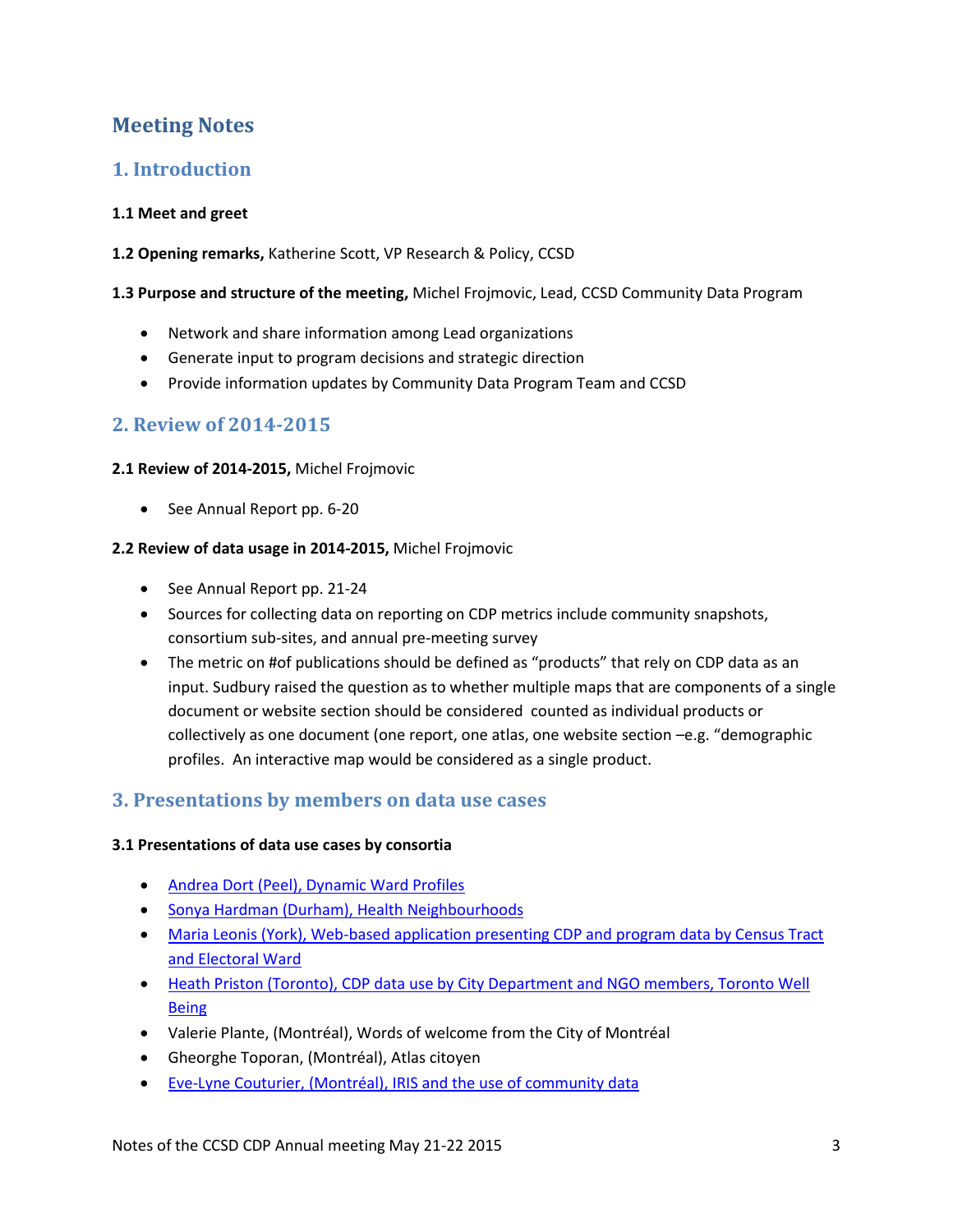• Sandra Smith, (Erie St. Clair), Overview of the Erie-St. Clair Regional Community Data **[Consortium](http://communitydata.ca/sites/default/files/3.1%20Erie-StClair.pdf)** 

## <span id="page-3-0"></span>**4. Plans for 2015-2016**

## **4.1 Program leadership**

- 4.1.1 Review of Program Steering Committee, Michel Frojmovic, CDP Lead
- 4.1.2 Overview of Work plan and budget for 2015-2016: Michel Frojmovic, CDP Lead
	- See Annex A and Annual Report p. 30-32

#### **4.2 Data purchase and access**

4.2.1 Review of Schedule B for 2015-2016: Brendan Rahman, CDP Data Curator

ACTION: Revise Schedule B on the basis of the discussion associated with this agenda item.

The following notes capture some of highlights of the discussion.

#### Target Group Profiles

- Gaps in the Target Group Profiles: Not all NHS variables are included in the TGPs. Target groups are not cross-tabulated by any of the housing variables. The TBT/CPP tables can be used to fill some of these gaps.
- General agreement that the activity limitations survey data are difficult to use and do not correspond well with the target population of disabled persons.
- Acquire TGPs at custom geographies, with the exception of the subsidized housing profile. The subsidized housing definition does not seem consistent with established definitions.

#### Community Poverty Profiles

- Continue acquiring these tables at standard geos. The CPP series is of considerable importance to the CDP due to the continuity is offers from the earlier UPP series. Consider not ordering only those tables that ranked low relative to other TGP and TBT tables.
- Calgary made a special request for CPP10a
- CPP tables will include CSD and CT as the smallest geographies. DA is not feasible.
- Some CPP tables at custom geographies will be considered. If possible, CPP tables dealing with housing should be made available at custom geos
- Confirm whether CPP tables can be generated at custom GEOs due to data suppression.

#### Topic Based Tabulations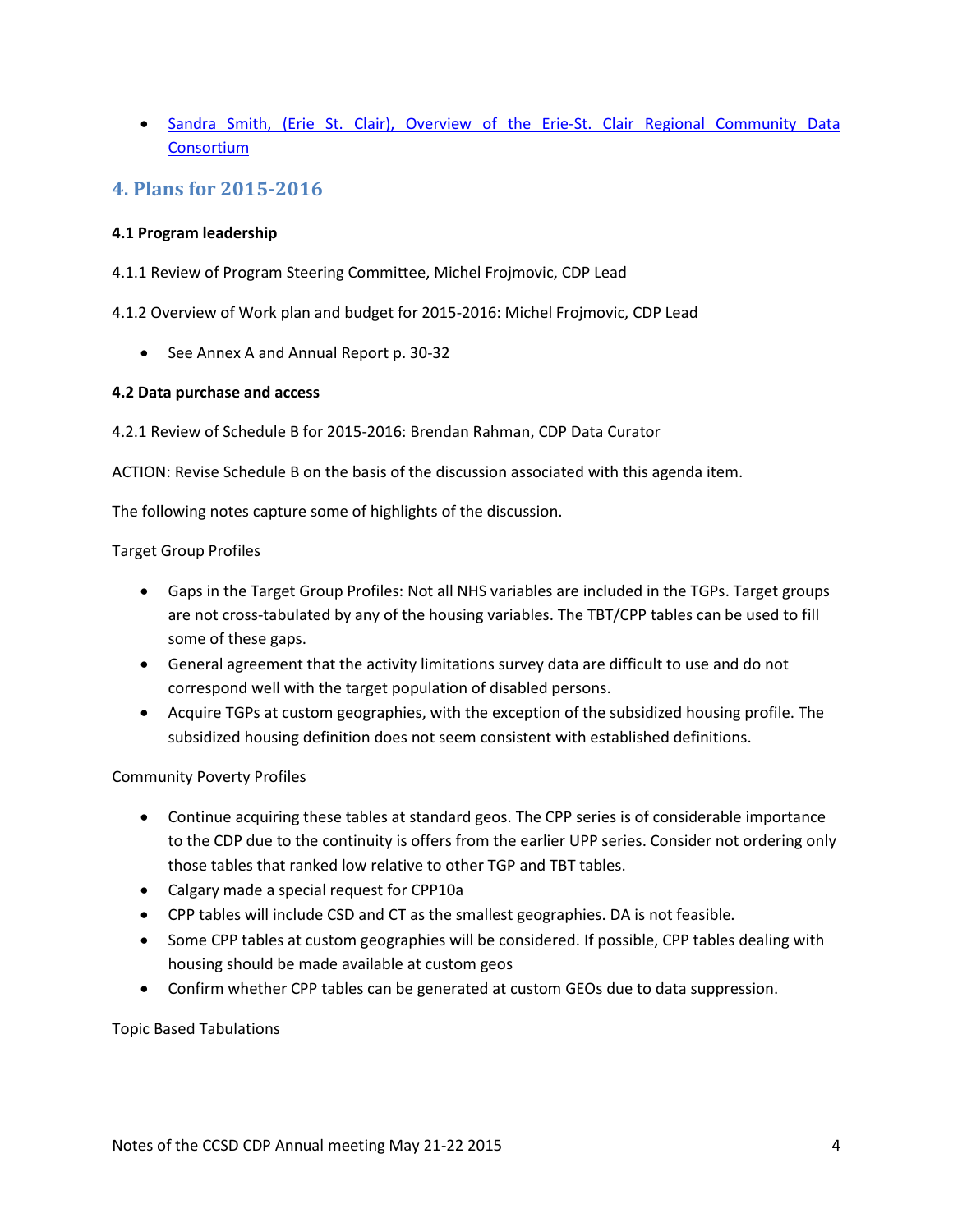- First table under batch 4 (p.14) received general approval. (Aboriginal identity (8), condition of dwelling (4), number of persons per room (5), age groups (7), sex (3), area of residence (10), for the population in private households)
- Preference stated of NAICS over NOC for employment categorization.
- Acquire only the highest rated TBT tables at custom geographies.

## Custom Taxfiler

- Continue ordering this product annually
- ACTION: Include a sample of the contents of the data product as part of the metadata

## General Social Survey

- Proceed with up to three of the most recent GSS cycles. Use the first order to determine the level of suppression of CSD and CD geographies.
- Interest shown in the Social Support and Aging cycle as well as for the Giving, Volunteering and Participating cycle and the Social Engagement cycle. Given that legislating community safety planning is likely coming to Ontario, the Victimization cycle might be of interest.
- Request the Economic Region and consolidated CSD as additional geographies.

## Other STC Survey Products

- Support for acquiring the Labour Force Survey (LFS) and Longitudinal Administrative Databank (LAD).
- Additional CD and CSD geographies should be requested for the LFS.
- Determine which LAD variables to order and initiate an order
- Support for the Survey of Disabilities, even at higher level geographies
- Do not acquire the Survey of Financial Security, but add the STC link to the website.
- ACTION: When requesting tables published from sample surveys, consider geographies that fall between CSD/CD and Province. These include Economic Regions and Consolidated Census Subdivisions. Municipalities that comprise rural communities may find these useful.

#### Vital Statistics

- Member organizations typically have better access to these data through the province and are less interested in what comes from STC.
- Do not proceed with Vital Stats.

## Postal Code Conversion File

- The CDP has access to an enhanced PCCF from Environics Analytics.
- Numerous postal codes in the ePCCF are missing and STC PCCF seems to have improved in quality.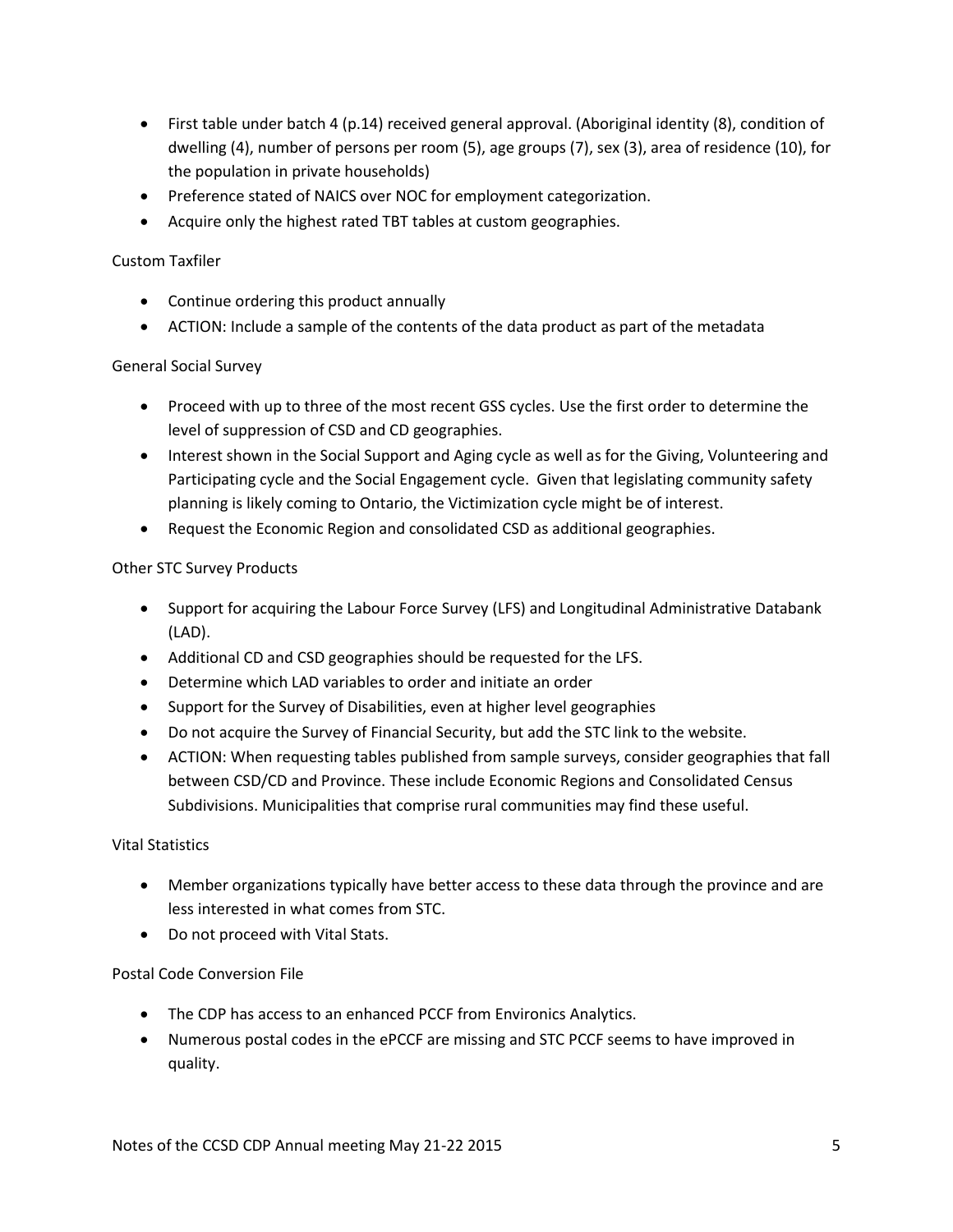ACTION: Before acquiring STC's PCCF, investigate the difference between the two products. Is one substantially more accurate than the other? How often does EA update its PCCF?

## Credit Rating Data

- With respect to the purchase of Equifax vs. TransUnion data, it was noted that Environics Analytics uses Equifax data and that the Program might benefit from having a common analysis base with EA. There was general support for the idea of obtaining the bottom quintile for credit risk and bankruptcy scores in order to get a better picture of vulnerable populations.
- The tables being acquired in 2015-2016 are the final ones under the current contract with TransUnion. Consider acquiring Equifax data in 2016-2017.
- SPARC has used Equifax data.
- ACTION: Contact Vancouver's Lorraine Copas to better understand the value of Equifax vs TransUnion as a provider of credit rating data

## Canada Mortgage & Housing Corporation

- Many of the members are able to acquire CMHC data products locally
- Get one year of data to see and determine whether the available geographies offer a valueadded over what is available at no cost locally
- Request the smallest geographies available, including CT in the case of Toronto. Confirm whether data acquired by the CDP from CMHC is not published in its entirety in their local reports.

#### Environics Analytics- PRIZM

- Some municipalities already have some PRIZM services (e.g., London). The license for the products is expensive. Many in the room do not have a lot of faith in the data. On licensing requirement is that data must be removed once the licence is complete.
- At the same time, PRIZM data would provide different perspective. Modeled data is of interest where gaps exist. However, Sudbury would prefer to model the data itself as PRIZM's segmentation doesn't reflect local priorities.
- Do not buy this year.
- ACTION: Use this program year to explore this product and make a recommendation for next year's schedule B. What data are available from the PRIZM database, how much does it cost, what licensing restrictions exist?

#### Taxfiler Custom Geographies

- Open a formal dialogue with STC about creating custom geographies to be used to publish taxfiler data tables. Identify specific approach to creating custom geographies (what kinds of boundary files are feasible), establish a process, and determine time frames, and cost.
- Initiate the process of creating custom geographic files during the current program year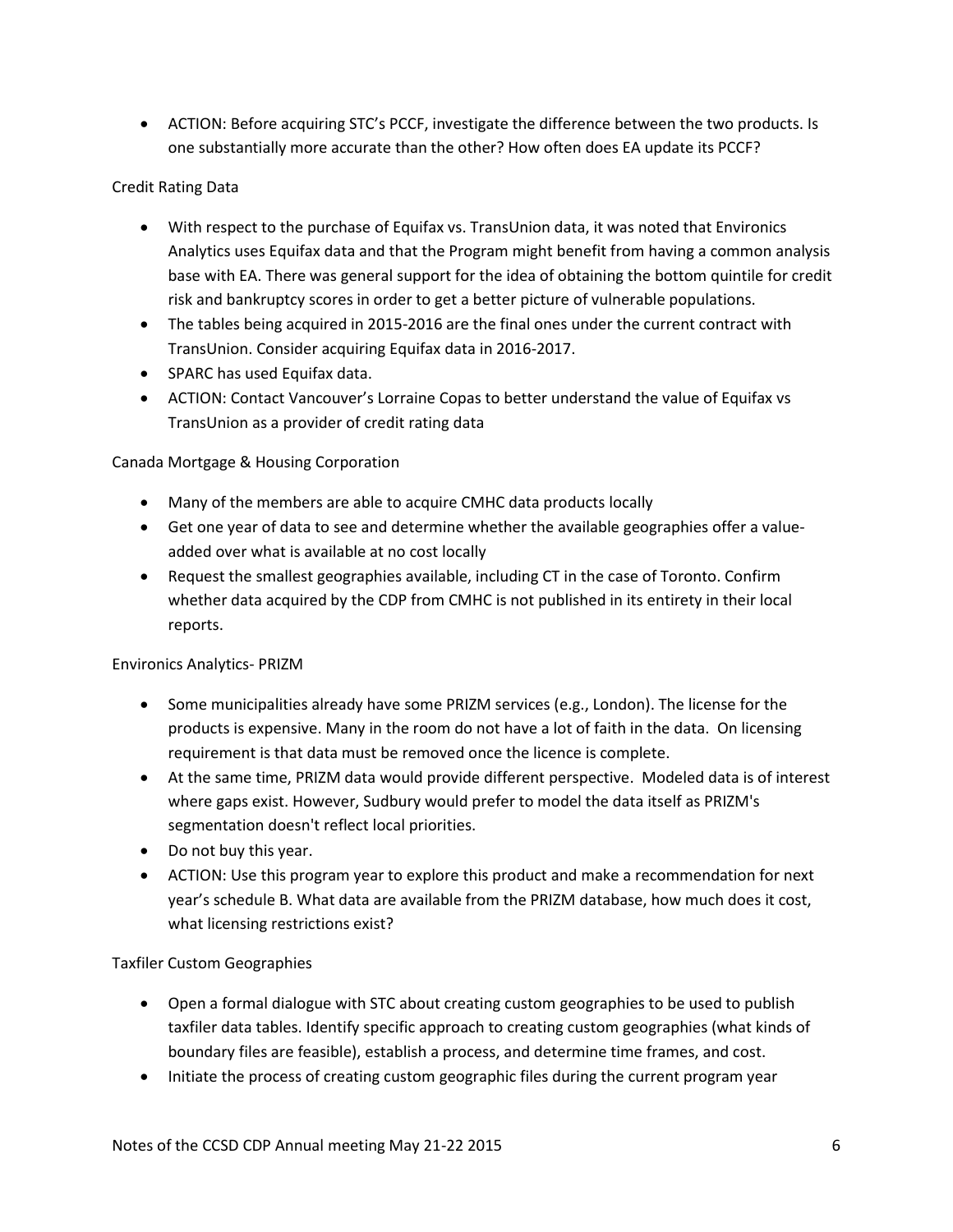Before asking for custom geographies, standardize the geographies and try to get a concordance file with Standard Geographical Classification (SGC) codes.

The GeoCoding Process

- For the next round of geo-coding associated with the 2016 Census/NHS, consortium leads will be offered a choice:
	- $\circ$  Provide all files to CCSD and work through the CDP to undertake the process
	- o Work directly with Statistics Canada, and seek reimbursement from the CDP for STC's geocoding costs.
- CCSD-CDP will continue to lead the process of request tables using custom geographies once the with custom geography boundary and shape files are completed

## Special Data Requests

- Bow Valley needs to measure the health of local businesses. One option considered was the value of GST remitted by local businesses. The preference is to identify data that can measure the revenue or profits of local businesses.
- ACTION: Ask Environics Analytics if they have any business data.
- ACTION: STC may be releasing new data products that may be of relevance to CDP members. Contact Marie Anderson and plan to re-open the dialogue with STC about new, emerging and potential data products.
- 4.2.2 Enhancing the communitydata.ca catalogue: Brendan Rahman, CDP Data Curator

## **4.3 Train people and build capacity**

- 4.3.1 Product Profiles (Excel, B2020), Brendan Rahman, Data Curator
- 4.3.2 ENVISION, orientations, day-to-day inquiries, Brendan Rahman, Data Curator
- 4.3.3 Web development in support of online training

## **4.4 Communications and sharing results within the network**

4.4.1 CDP Newsletters, Michael Ditor, Senior Data Analyst

## 4.4.2 Community Snapshots, Brendan Rahman

- Sonya (Durham) found Snapshots useful as a way to see the work of other consortia
- Auburn (WDG): Creating a snapshot was not onerous took three minutes to prepare using the template
- Marc (Sudbury): Would like to see a community of practice around these data. Create a forum for members working on products, discussing data issues.

## 4.4.3 CDP Infographics, Brendan Rahman

Notes of the CCSD CDP Annual meeting May 21-22 2015 7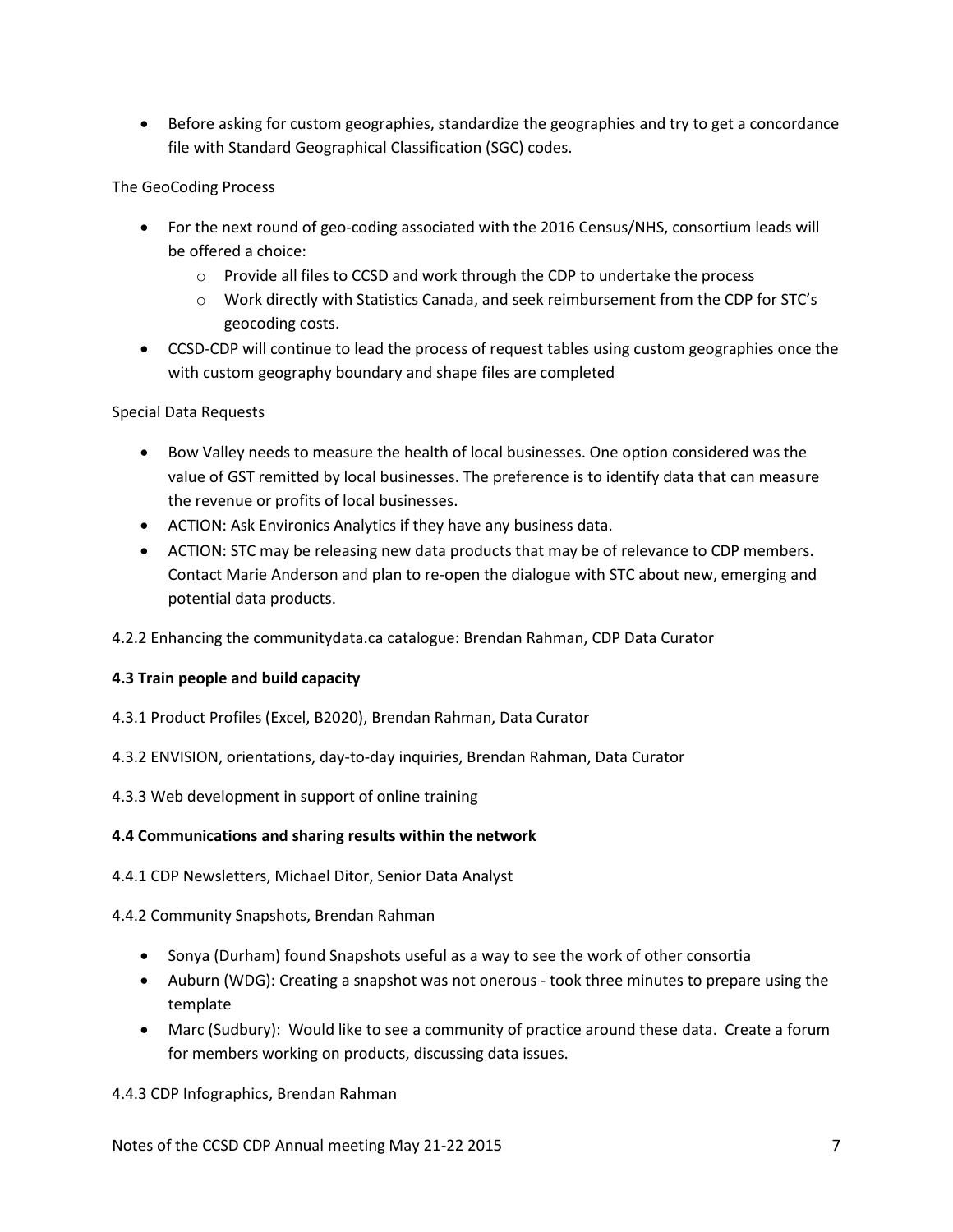4.4.4 Community Profile Series, Katherine Scott

- Mo (London): London is interested in collaborating with organizations like CCSD to connect their local stories to the National level.
- Allison (Bow Valley): There is great appeal to have collaboration/connection between the national and community level, particularly in a customized report.
- Auburn (WDG): WDG could send their template file and CDP team could brand it.

## **4.5 Build and foster partnerships**

4.5.1 Outreach and new consortia, Michel Frojmovic

- Suggestion from consortium leads that more attention be paid to marketing to smaller and more rural communities: those with CD populations of 50,000 to 100,000.
- ACTION: Show smaller communities what data we have for them with respect to poverty; demonstrate what we can do for these communities. Include the option of pulling a few communities together to create a consortium.

## 4.5.2 2014 Community Data Canada Roundtable, Michel Frojmovic

- The 2015 roundtable will take place in the Fall rather than June. This will make it easier to follow-up with participants for marketing and outreach purposes in the weeks following the event.
- 4.5.3 Neighbourhood Financial Health Index, Michel Frojmovic
- 4.5.4 Community Analytics Projects and New Partnerships, Michel Frojmovic

#### **4.6 Decisions**

#### 4.6.1 2015-2016 Workplan (se[e annual report\)](http://communitydata.ca/sites/default/files/ccsd-cdp_annual-report-2013-2014.pdf)

4.6.2 2015-2016 Schedule B (see revised Schedule B a[t communitydata.ca/resources\)](http://communitydata.ca/sites/default/files/ccsd-cdp_schedule-b_2013-2015.pdf)

 ACTION: Send a final draft revised Schedule B to all Leads shortly after the meeting for a final review and acceptance.

# <span id="page-7-0"></span>**5. Conclusion of Day 1**

#### **5.1 Concluding Remarks, Michel Frojmovic and Katherine Scott**

## <span id="page-7-1"></span>**6. Day 2 Roundtable Discussions**

**6.1 How to establish and run a consortium: Participants shared tools and methods used to establish and run their consortium, including data-sharing agreements, cost-sharing models, and technical assistance.**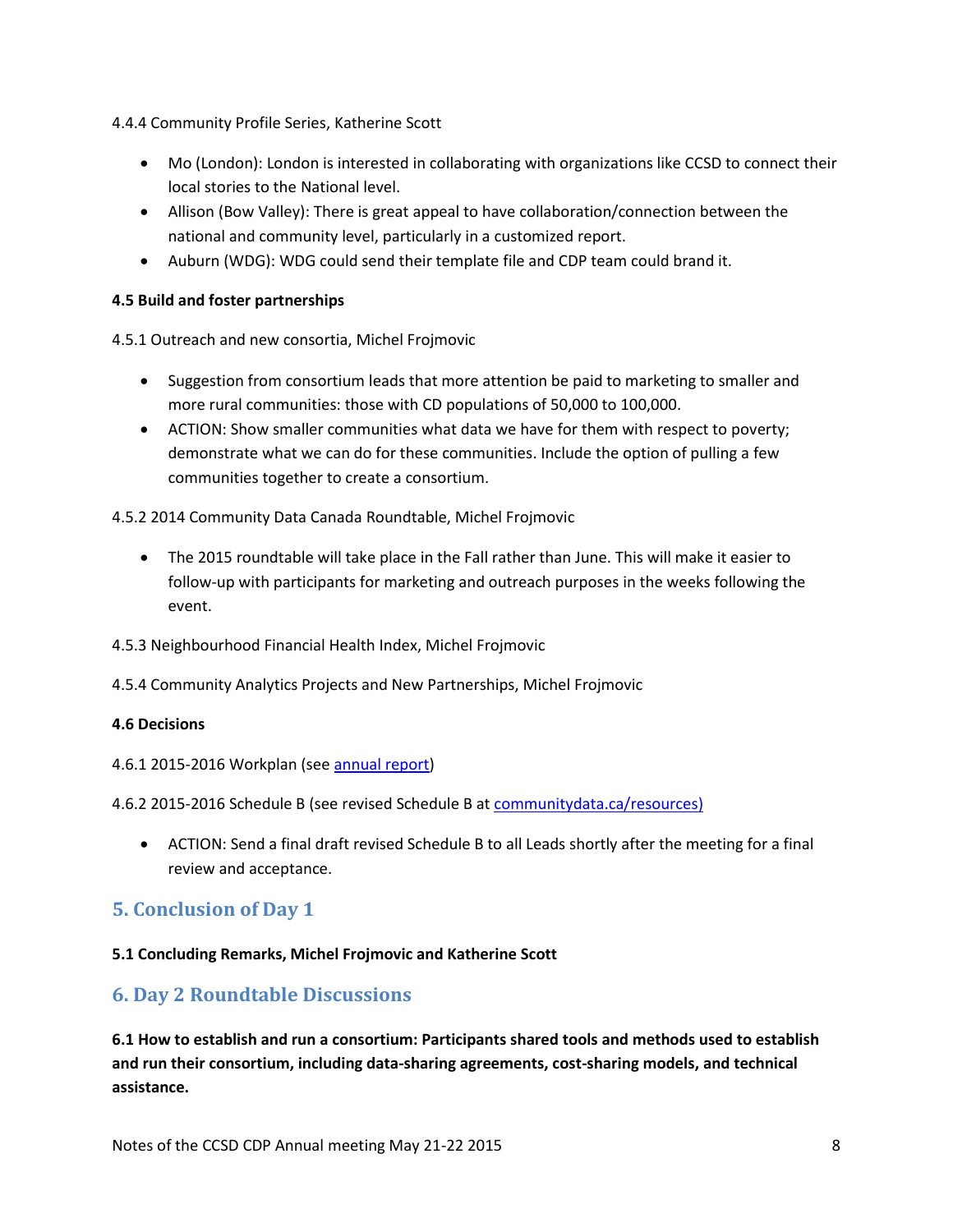- DURHAM covers all of the fees for the first 5 years and member organizations only pay the \$125 fee. This brings in a lot of membership but the Lead has to drive the agenda. Paying members submit custom geos first (Region priorities first)
- YORK: Cost-sharing among major community players so they need to create collaboration on projects, but they drive the program and set the workplan. Production often faces delays as meetings are required to move forward.
- ERIE-ST. CLAIR: No single provider who can drive the program from a financial side. They are trying to think about driving capacity for data driven decision making. Working with a "spoke" strategy that finds common goals and increases capacity. There is a need to make the program cost-neutral. Use the ROI as a cost-savings argument and then sell on the other benefits of the program.
- KINGSTON: Regional body is lead, CSD members pay in for data. United Way administers paperwork. They do not hold meetings.
- DURHAM: In the beginning, the meetings were appreciated, particularly by organizations with limited capacity.
- WDG: Some organizations in the consortium paying to access data because they believe in the 'cause', but do not download much data. WDG distributes survey to try to increase capacity and every three months they have a training session. Created a guide to talk about the benefits of joining, including a brief introduction to B2020, Envision. The guide also indicates what data are available for WDG and at what geography.
- WATERLOO: Provide meetings as a means of increasing capacity.
- VANCOUVER: Independent non-profit raised the money themselves, carries the consortium. Suggests using paper reports to spread word about the program. These products increase visibility.
- MONTREAL: Organizations are independent. There is a focus on production, to be able to attract fee-for-service research. The City knows that these organizations can produce relevant research in appropriate sectors. Students used to increase capacity.
- LONDON: Consortium has a community data research group. The researchers meet every three months. From these meetings they recruit members. The key barrier is the cost as some agencies can't afford the cost at all. Some agencies don't realize the benefits of the data. The City of London pays the entire sum and tries to recuperate the costs from members. A significant challenge exists with respect to competitors at universities (with their pool of data) as well as with Envision, as potential partners find using Envision easier than the CDP interface.
- BOW VALLEY: Banff pitched the program as an ROI argument to Canmore. There has only been one agency to join as member. This organization typically carries out research, but historically these types of organizations have looked to the municipality for this sort of research. It is good to build capacity, but the community organizations aren't in the habit of taking the lead on this research.
- TORONTO: Because the lead division at the City of Toronto (Social Development, Finance & Administration) has a mandate to support community development by making data available to community organizations, the City faces the question of how and when to encourage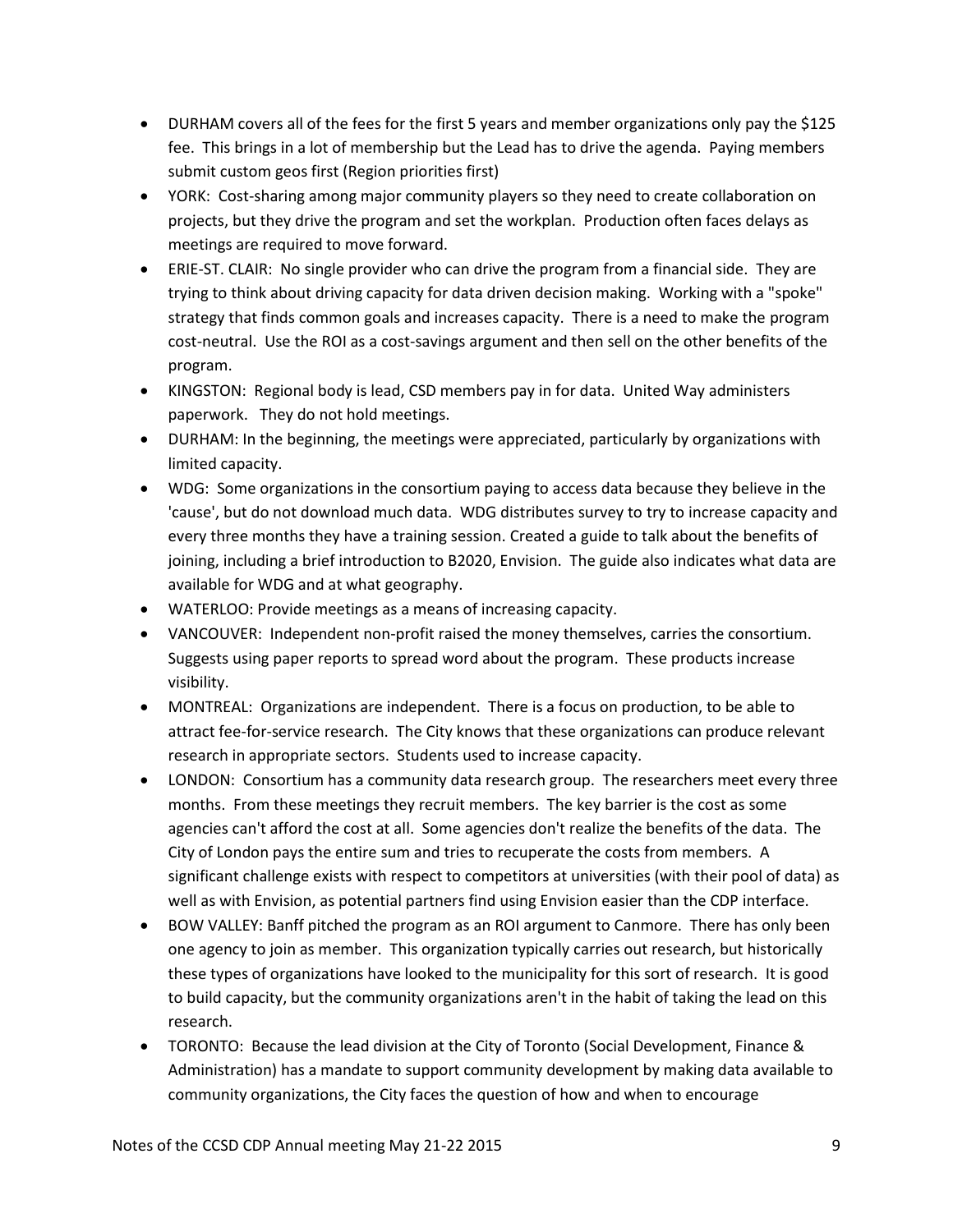community organizations to participate in the program. For a simple statistic (e.g. female lone parent low income for the CMA) we would just provide the data, but the exact point at which we would encourage the organization to participate in the consortium depends on the organization's capacity. Even with many established community organizations and a vibrant non-profit sector, there is limited capacity for many to access and use much of the data provided via the CDP. TORONTO City pays the full cost of the program up front, and charges non-profits \$252/year (so with the CCSD admin fee, membership costs an even \$400).

- DURHAM: When the Region receives a request, they will assist members by providing data or referring to the CDP team for additional help. At the bi-annual meetings, members are encouraged to discuss projects and identify opportunities for collaboration. This encourages member organizations to do some of the work and increases their capacity.
- KINGSTON: Can pull organizations together who have interest, but the capacity issue will always be a huge barrier. There are very different thresholds of participation based on capacity. In KINGSTON, a planning table comes together (meeting of the data geeks) and tries to recruit people who are regularly requesting data.
- CALGARY: City is currently taking on half the cost of the program, but debating whether or not to take on the full cost. In a culture focused on performance measures and outcomes, people want to know what the outcome of the program is. What is the overall outcome of the consortium? How do you measure good influence on policy and increased capacity?
- WDG: After each training session an evaluation is performed and the Lead checks back in three months to get an idea of progress.
- BOW VALLEY: Feedback on grants is an indicator for outcomes. How many grants were won because these data were available. The feedback sometimes indicates that a grant was given because an organization has a solid picture of their community. Each service has their own outcomes, which is not always numeric.
- Measures of CDP success beyond data usage metrics: Impact on staff capacity , Success in securing community grants
- ACTION: The survey conducted in advance of the annual meeting should be repeated annually: at least the portion dealing with "how data are used". Prepare a summary table from the survey results
- ACTION: Collect and review the WDG survey of member capacity

# **6.2 Reporting & Communication: Katherine Scott led a discussion on generating more in-depth analyses of social development using CDP data.**

- What are some of the pressing social questions in member communities? What are issues that should come into the election, that are covered by CDP data? What can CCSD do to provide guidance and assistance to animate social development conversations?
- VANCOUVER : aboriginal communities
- PARRY-SOUND NIPISSING: think of intangibles, e.g., informing council which counts as a deliverable. Topics of interest: poverty, child care, income. Food security and nutrition.
- BOW VALLEY: Minimum wage across the country, as this wage keeps people in poverty.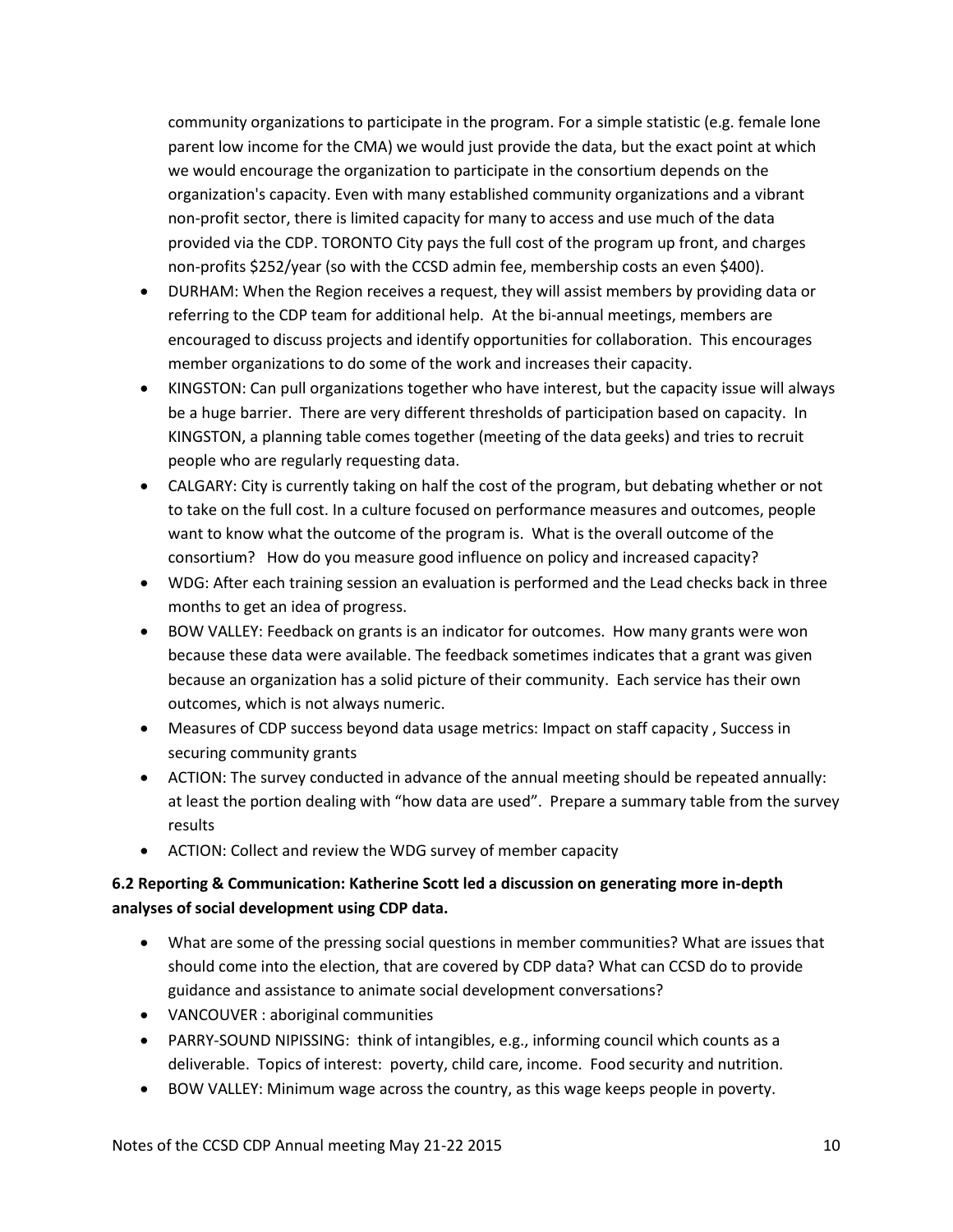- PARRY-SOUND NIPISSING: Need something substantial to change narrative around minimum wage.
- SUDBURY: Need to quantify what the impacts of an increased minimum wage would be. If the employer isn't paying it, then society is paying. Are we living on a bubble that is subsidized on the backs of people?
- HAMILTON: Need to combat the cycle, where minimum wage increase causes cost increases that affect buying power of vulnerable populations.
- KINGSTON: The dialogue gets no traction in some political environments. Kingston calculated what living wage would cost the City with respect to the services that they fund and it was a political non-starter.
- BOW VALLEY: The framework attacking min/living wage across municipalities is patch work. It would possibly be more productive to work on the provincial front. AFFORDABLE HOUSING
- YORK: Affordable housing of interest as a lot of service agreements are coming to an end.
- PARRY-SOUND NIPISSING: In Ontario there are 47 plans under the Housing and Homelessness Act. "Bang that drum" with the data.
- HAMILTON: Case load increases because duration of social assistance increased.
- DURHAM: Case-load being tracked in most communities; precarious situation of part-time employment
- CALGARY: A pilot project exists to collect case-load data at provincial level and make available as CANSIM table. STC has administrative data from that pilot project.
- SUDBURY: Food Secure Canada has interesting data. Could pull info together for report on Food Security, social assistance.
- KINGSTON: Look at a nutritional food basket across the country and pull in the social assistance rate.

# **6.3 Capacity building, accessing the data, focus on B2020 and geospatial tools. Lorraine Copas shared the Vancouver consortium's work using CDP data to create a series of infographics.**

- ACTION: Design a webinar focused on creating Infographics using B2020 to access CDP data. The webinar will identify priority topics, and offer data visualization tips. Lorraine Copas will help lead.
- ACTION: Contact Durham's Community College member to serve as a webinar license holder.
- ACTION: Ensure direction for Citing CCSD-CDP data tables is clearly posted on catalogue.

# <span id="page-10-0"></span>**7. 2016-2017 Annual Meeting**

The Bow Valley Consortium has offered to host the 2015-2016 annual meeting.

Location: Banff, Alberta

Date: May 26-27, 2016

ACTION: The date and location will be shared with all consortium leads to ensure broad support.

Notes of the CCSD CDP Annual meeting May 21-22 2015 11 11 11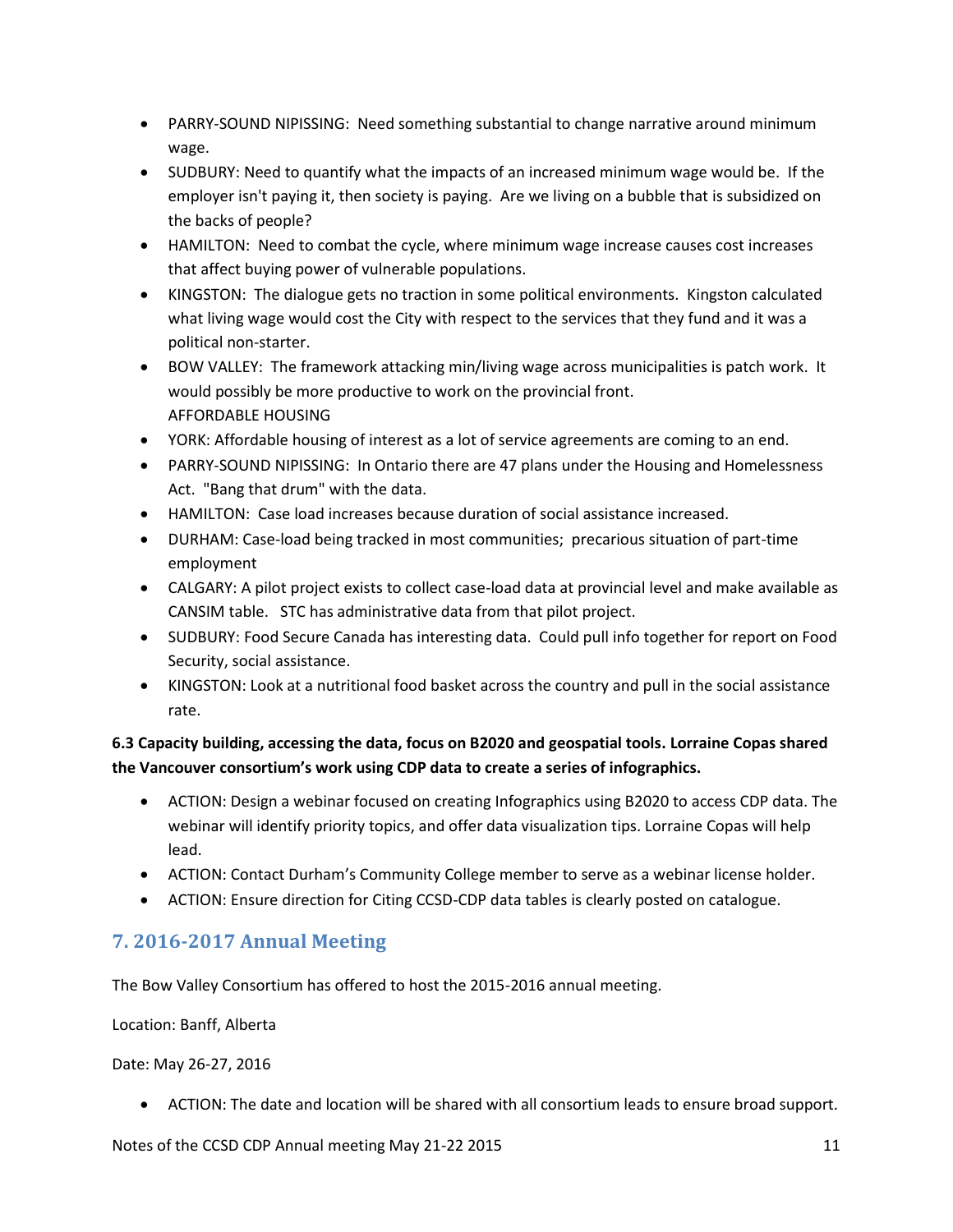## <span id="page-11-0"></span>**8. Wrap up**

**8.1 Concluding remarks,** Michel Frojmovic and Katherine Scott

# <span id="page-11-1"></span>**Summary of Actions**

#### **4. Plans for 2015-2016**

#### **4.2 Data purchase and access**

- Revise Schedule B on the basis of the discussion associated with this agenda item.
- Include a sample of the contents of the Custom taxfiler data product as part of the metadata
- When requesting tables published from sample surveys, include Economic Regions and Consolidated Census Subdivisions.
- Before acquiring STC's PCCF, investigate the difference between the two products. Is one substantially more accurate than the other? How often does EA update its PCCF?
- Contact Vancouver's Lorraine Copas to better understand the value of Equifax vs TransUnion as a provider of credit rating data
- Use this program year to explore this product and make a recommendation for next year's schedule B. What data are available from the PRIZM database, how much does it cost, what licensing restrictions exist?
- Ask Environics Analytics if they have any business data to measure community level performance of local businesses.
- STC may be releasing new data products that may be of relevance to CDP members. Contact Marie Anderson and plan to re-open the dialogue with STC about new, emerging and potential data products.

#### **4.5 Build and foster partnerships**

 Show smaller communities what data we have for them with respect to poverty; demonstrate what we can do for these communities. Include the option of pulling a few communities together to create a consortium.

#### **4.6 Decisions**

• Send a final draft revised Schedule B to all Leads shortly after the meeting for a final review and acceptance.

#### **6. Day 2 Roundtable Discussions**

#### **6.1 How to establish and run a consortium**

 The survey conducted in advance of the annual meeting should be repeated annually: at least the portion dealing with "how data are used". Prepare a summary table from the survey results Collect and review the WDG survey of member capacity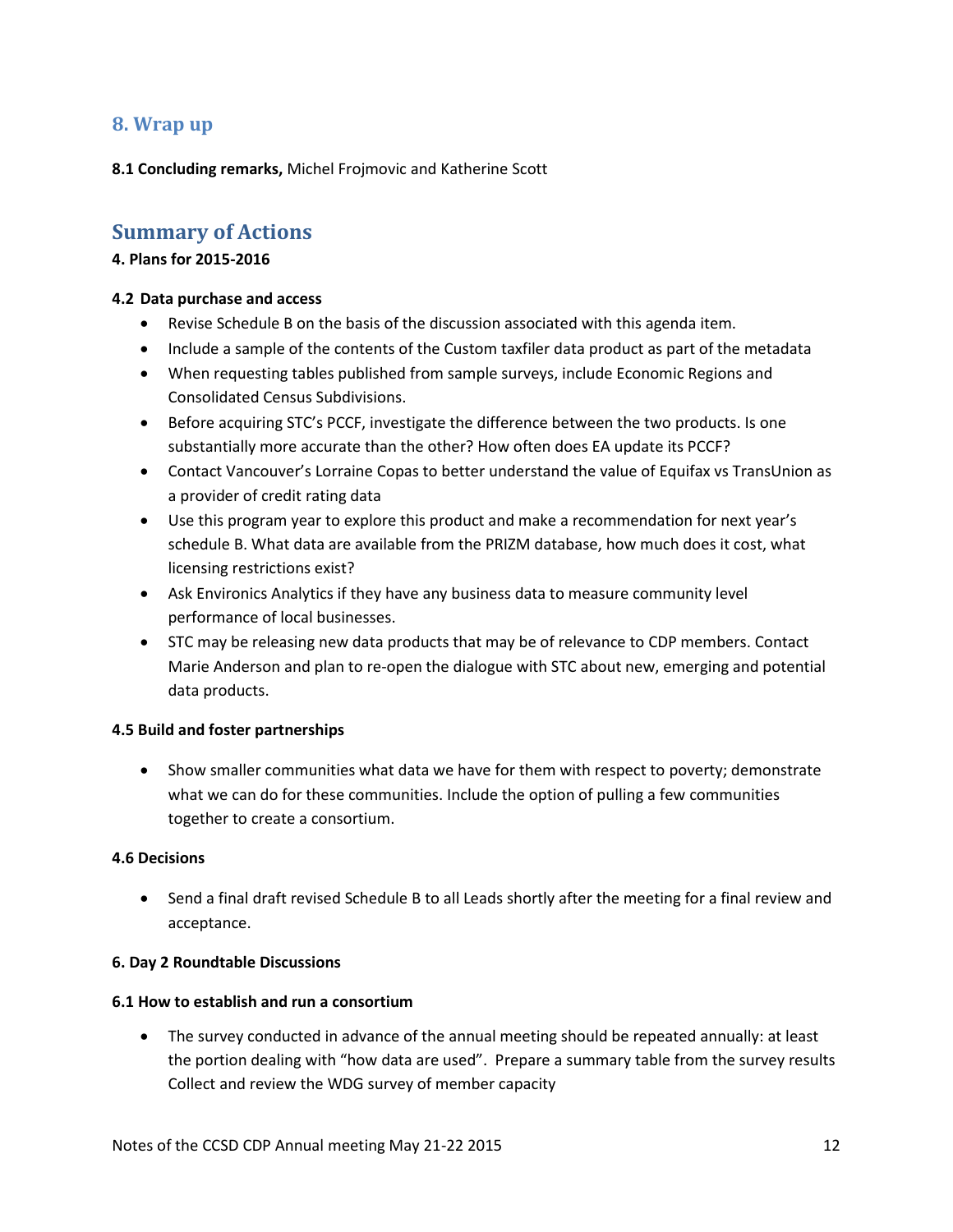#### **6.2 Reporting & Communication**

- Report on the following merging priority topics:
	- o Minimum wage/living wage
	- o Affordable Housing
	- o Social Assistance
	- o Food Security

## **6.3 Capacity building, accessing the data, focus on B2020 and geospatial tools**

- Design a webinar focused on creating Infographics using B2020 to access CDP data. The webinar will identify priority topics, and offer data visualization tips. Lorraine Copas will help lead.
- Contact Durham's Community College member to serve as a webinar license holder.
- Ensure direction for Citing CCSD-CDP data tables is clearly posted on catalogue.

## **7. 2016-2017 Annual Meeting**

• The date and location will be shared with all consortium leads to ensure broad support.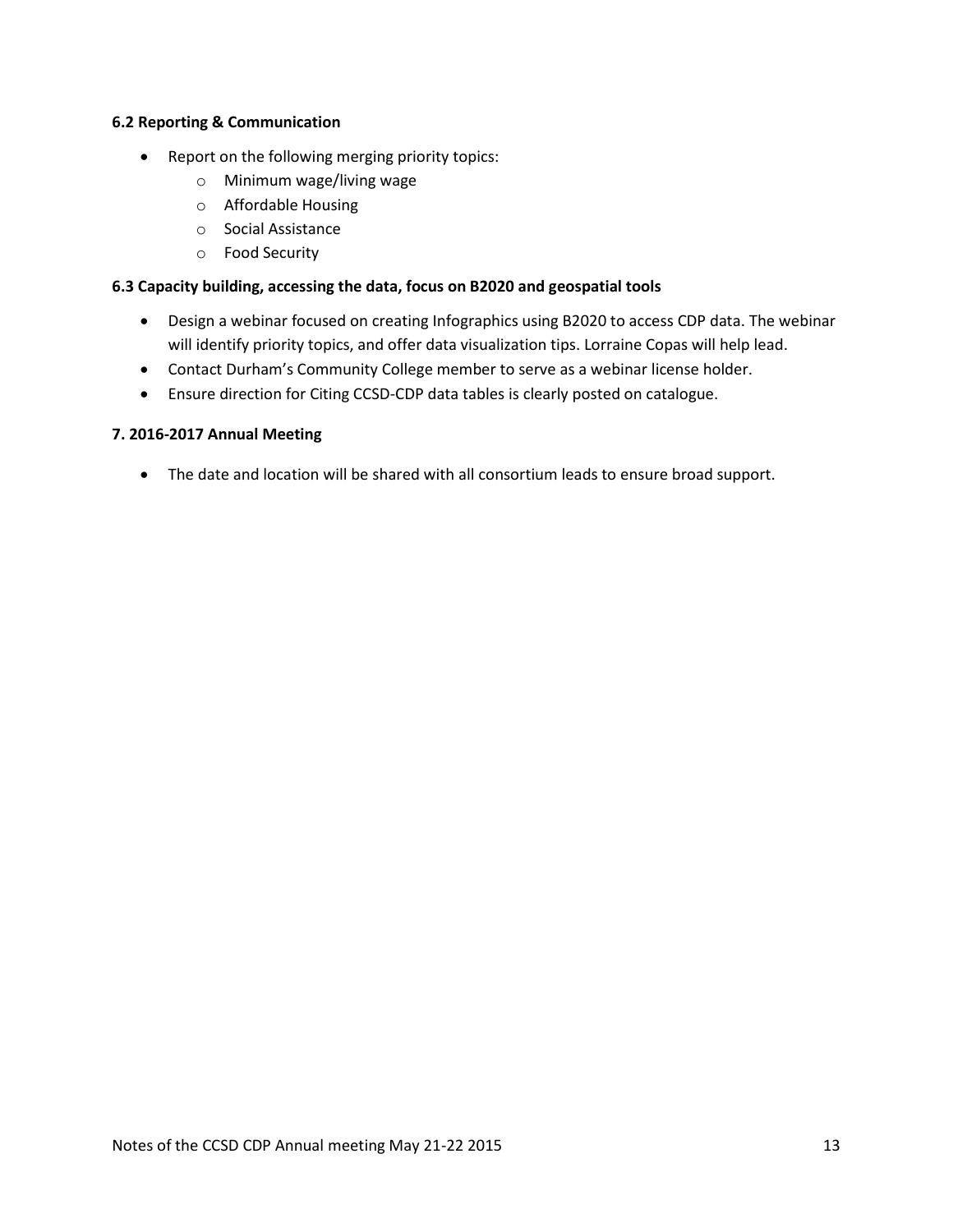# **Annex 1 Annual program workplan, 2015-2016 (p.31-33 in Annual Report)**

*SD1. Project leadership*

<span id="page-13-0"></span>

| SD     | <b>Activity</b>                                                 | Deliverable(s)                                                                 | Milestone(s)                                             |
|--------|-----------------------------------------------------------------|--------------------------------------------------------------------------------|----------------------------------------------------------|
| SD1.1  | Strategic Planning, workplanning &<br>budgeting                 | Annual workplan & budget ready for 2015-2016 Annual Program meeting            | 31 Mar/16                                                |
| SD1.2  | Finance & accounting                                            | Invoices prepared and payments made                                            | Based on<br>invoicing<br>schedule                        |
| SD1.3  | CCSD-CDP staff team meetings                                    | Regular meetings with CCSD senior management team                              | As required                                              |
| SD1.4  | Communication with webhost;<br>backups; troubleshooting         | Regular backups                                                                | Ongoing                                                  |
| SD1.5  | Communitydata.ca web<br>infrastructure<br>development/upgrading | Website upgrades planned and delivered as part of a Special Project.           | <b>TBD</b>                                               |
| SD1.6  | Integrate CDP and CCSD websites                                 | Two websites are fully cross-referenced and share common look & feel           | Ongoing                                                  |
| SD1.7  | Prepare Consortium MoAs                                         | New MoAs prepared, signed and amended as required                              | Ongoing                                                  |
| SD1.8  | Administer consortium &<br>organisational membership            | Consortium invoicing instructions updated; CDP membership system<br>maintained | Ongoing                                                  |
| SD1.9  | Host & coordinate Program Steering<br>Committee                 | Bi-annual teleconference meetings & notes                                      | One week ahead<br>of Leads<br>meetings, 1:30-<br>2:30EST |
| SD1.10 | Prepare administrative reports                                  | Monthly administrative reports for CCSD                                        | Monthly                                                  |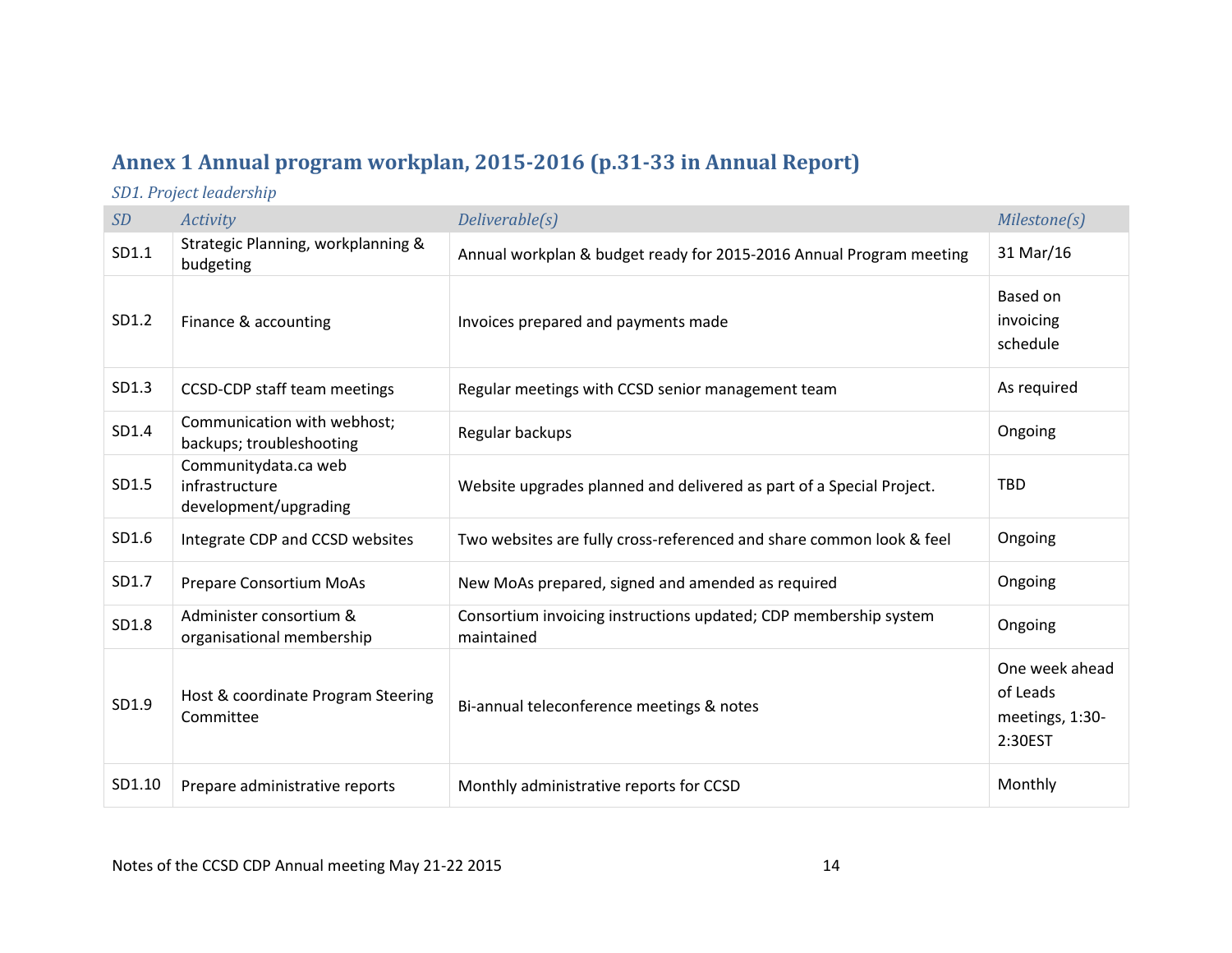# *SD2. Purchase and access data*

| SD                | <b>Activity</b>                                             | Deliverable(s)                                                                                    | Milestone(s)                             |
|-------------------|-------------------------------------------------------------|---------------------------------------------------------------------------------------------------|------------------------------------------|
| SD2.1             | Data acquisition planning                                   | Community Data Catalogue and Schedule B Updated quarterly                                         | Ongoing                                  |
| SD2.2             | Negotiate data agreements                                   | License/Data Sharing Agreements finalized with data providers                                     | Ongoing                                  |
| SD2.3             | Monitor data acquisition                                    | Schedule B Orders finalized and implemented (specify tables)                                      | 31 Jul/15; 30<br>Nov/15; 31 Mar<br>31/16 |
| SD2.4             | Administer user access                                      | User registration system maintained, usage reports published trimesterly                          | Ongoing                                  |
| SD2.5             | Upload data products                                        | New data products uploaded to FTP                                                                 | Ongoing                                  |
| SD <sub>2.6</sub> | Catalogue tables                                            | Data products catalogued                                                                          | Ongoing                                  |
| SD <sub>2.7</sub> | Enhance web-based catalogue                                 | Web development to improve catalogue system planned and delivered as<br>part of a Special Project | As required                              |
| SD2.8             | Host and coordinate Data Purchase<br>& Access Working Group | Meetings hosted as required                                                                       | As required                              |

# *SD3. Train people and build capacity*

| <i>SD</i> | <b>Activity</b>                                                | Deliverable(s)                                                                         | Milestone(s) |
|-----------|----------------------------------------------------------------|----------------------------------------------------------------------------------------|--------------|
| SD3.1     | Respond to day-to-day user<br>inquiries                        | Response provided by email or phone within 48 hours                                    | Ongoing      |
| SD3.2     | Design & deliver program<br>orientation                        | Orientation delivered to new consortia; follow-up orientation delivered as<br>required | As required  |
| SD3.3     | Coordinate delivery of other<br>training related to data tools | Delivery of other training, including Envision                                         | Ongoing      |
| SD3.4     | Develop training tools/web-based<br>training content           | Online orientation created and posted as part of Special Project                       | TBD          |
| SD3.5     | Prepare trimesterly Product Profiles                           | Effort re-invested in evidence-based communications products see SD4.4                 | See SD4.4    |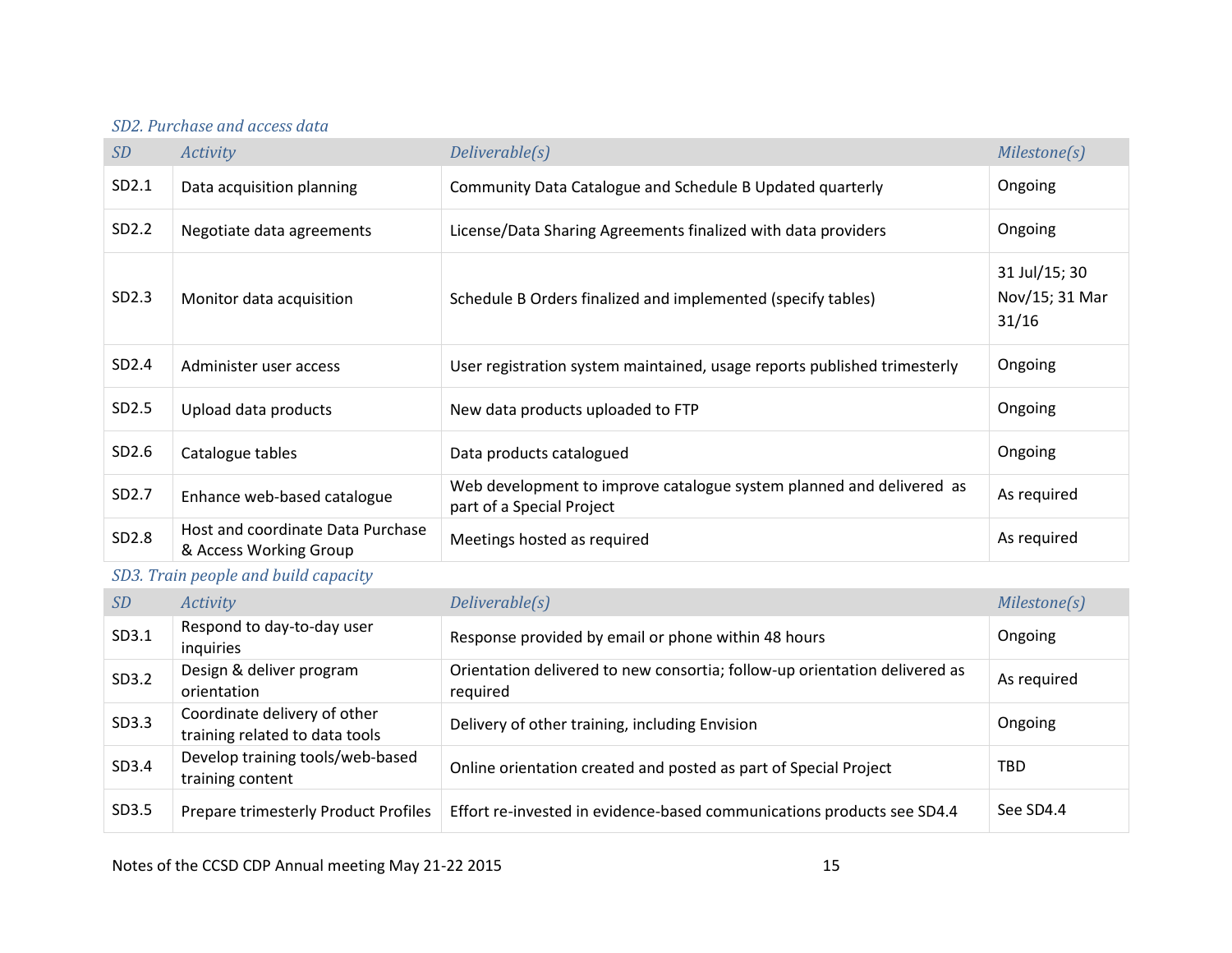| SD3.6                              | Web development in support of<br>training-related content      | Web development in support of online training content planned and<br>delivered as part of a Special Project                                                              | <b>TBD</b>                            |  |
|------------------------------------|----------------------------------------------------------------|--------------------------------------------------------------------------------------------------------------------------------------------------------------------------|---------------------------------------|--|
|                                    | SD4. Share results within the network (communications)         |                                                                                                                                                                          |                                       |  |
| SD                                 | <b>Activity</b>                                                | Deliverable(s)                                                                                                                                                           | Milestone(s)                          |  |
| SD4.1                              | Maintain regular communication<br>with consortium leads        | Communication maintained via email and telephone                                                                                                                         | Ongoing                               |  |
| SD4.2                              | Host and coordinate consortium<br>Fall leads teleconference    | One leads teleconference hosted and report prepared                                                                                                                      | October 15,<br>2015, 1:30-<br>2:30EST |  |
| SD4.3                              | Host and coordinate annual<br>program meeting                  | Annual meeting co-hosted and report prepared, location to be determined                                                                                                  | May 19-20, 2016                       |  |
| SD4.4                              | Create stories, generate data<br>results, share best practices | CCSD report series published, including Community Snapshots, Strength in<br>Numbers infographics, and a Profile of Social Development in Canadian<br>Communities Series. | ongoing                               |  |
| SD4.5                              | Regular Newsletters & blogs written<br>in English & French     | Trimesterly newsletter published for CDP members                                                                                                                         | Fall, Winter,<br>Spring               |  |
| SD4.6                              | Mapping & Reporting Working<br>Group                           | Meetings hosted as required                                                                                                                                              | As required                           |  |
| SD5. Build and foster partnerships |                                                                |                                                                                                                                                                          |                                       |  |

# *SD Activity Deliverable(s) Milestone(s)* SD5.1 Recruit new consortia Target: 35 members by end of Year 4; 40 by end of Year 5 Ongoing SD5.2 Develop and update program marketing & membership package Updated program marketing package (presentation, primer) As required SD5.3 Partnership development Outreach delivered to organisations such as universities **Ongoing**